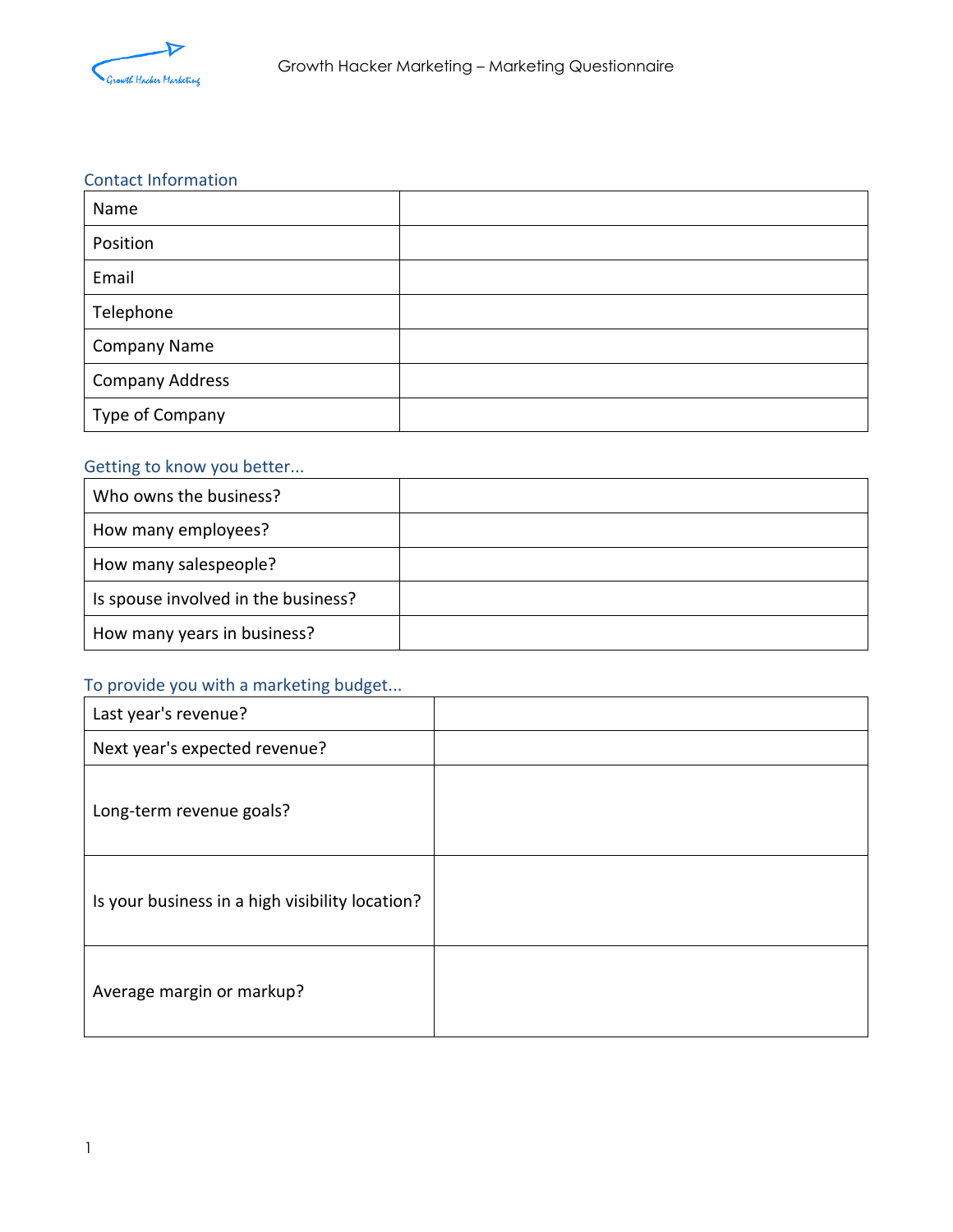

### Exercise 1: The Scorecard

To help you clearly understand your current situation, rate your reaction to each pair of phrases. Decide where you are on a scale from 1 to 10. Add up your total score from each column.

|                                                      | 1 | $\overline{2}$ | 3 | 4 | 5 | 6 | $\overline{7}$ | 8 | 9 | 10 |                                                  |
|------------------------------------------------------|---|----------------|---|---|---|---|----------------|---|---|----|--------------------------------------------------|
| I do not have a clear vision                         |   |                |   |   |   |   |                |   |   |    | I have a clear, well-                            |
| for the future of my business                        |   |                |   |   |   |   |                |   |   |    | defined vision for the                           |
|                                                      |   |                |   |   |   |   |                |   |   |    | future of my business                            |
| I am not sure how to achieve                         |   |                |   |   |   |   |                |   |   |    | I have a clear step-by-                          |
| our long-term goals                                  |   |                |   |   |   |   |                |   |   |    | step strategy for                                |
|                                                      |   |                |   |   |   |   |                |   |   |    | achieving our goals                              |
| We do not have enough                                |   |                |   |   |   |   |                |   |   |    | We have more                                     |
| good prospects contacting us                         |   |                |   |   |   |   |                |   |   |    | prospects calling us                             |
|                                                      |   |                |   |   |   |   |                |   |   |    | than we can manage                               |
| It's hard to explain how we                          |   |                |   |   |   |   |                |   |   |    | It's easy to explain how                         |
| are different                                        |   |                |   |   |   |   |                |   |   |    | we are different                                 |
| We do not tell a unique,                             |   |                |   |   |   |   |                |   |   |    | We tell a unique,                                |
| compelling and easy to<br>understand story about the |   |                |   |   |   |   |                |   |   |    | compelling and easy to<br>understand story about |
| business                                             |   |                |   |   |   |   |                |   |   |    | the business                                     |
| It is hard to differentiate our                      |   |                |   |   |   |   |                |   |   |    | Our products and                                 |
| products and services from                           |   |                |   |   |   |   |                |   |   |    | services are easily                              |
| our competitors                                      |   |                |   |   |   |   |                |   |   |    | differentiated from our                          |
|                                                      |   |                |   |   |   |   |                |   |   |    | competitors                                      |
| We are not well-known in                             |   |                |   |   |   |   |                |   |   |    | We are well-known in                             |
| our community                                        |   |                |   |   |   |   |                |   |   |    | our community                                    |
| We routinely use discounts                           |   |                |   |   |   |   |                |   |   |    | We always sell our                               |
| to make a sale                                       |   |                |   |   |   |   |                |   |   |    | products and services at                         |
|                                                      |   |                |   |   |   |   |                |   |   |    | full price                                       |
| My business model makes it                           |   |                |   |   |   |   |                |   |   |    | My business model                                |
| hard for me to grow my                               |   |                |   |   |   |   |                |   |   |    | makes it easy to grow                            |
| business                                             |   |                |   |   |   |   |                |   |   |    |                                                  |
| I do not have as much                                |   |                |   |   |   |   |                |   |   |    | I have a strong sense of                         |
| confidence in the future as I                        |   |                |   |   |   |   |                |   |   |    | confidence about my                              |
| would like                                           |   |                |   |   |   |   |                |   |   |    | future                                           |
| <b>Your Score</b>                                    |   |                |   |   |   |   |                |   |   |    |                                                  |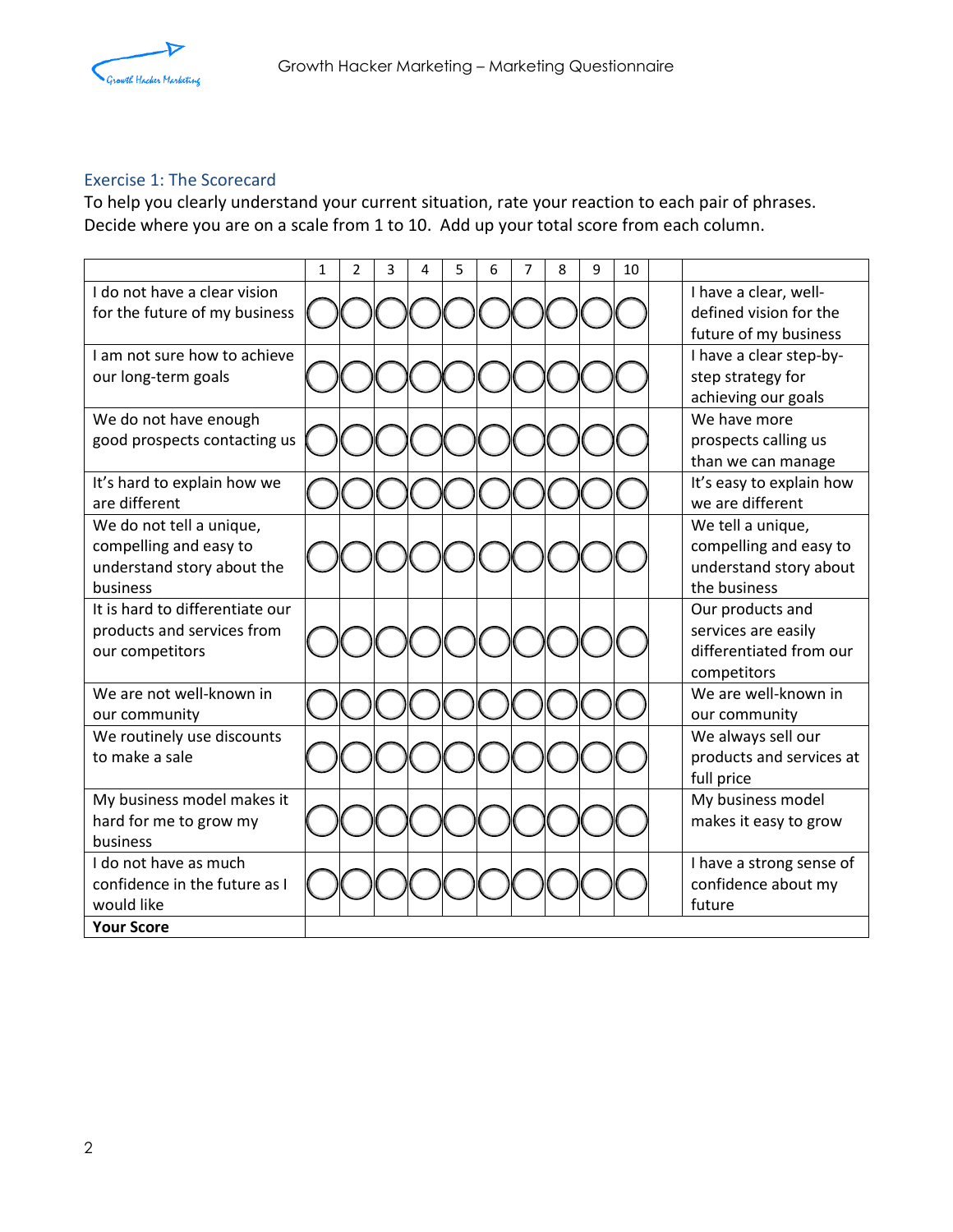

### Exercise 2: Your Vision

If your business was really exciting and there were no obstacles and everything was possible, describe an ideal vision of your business & personal life (bullet point form)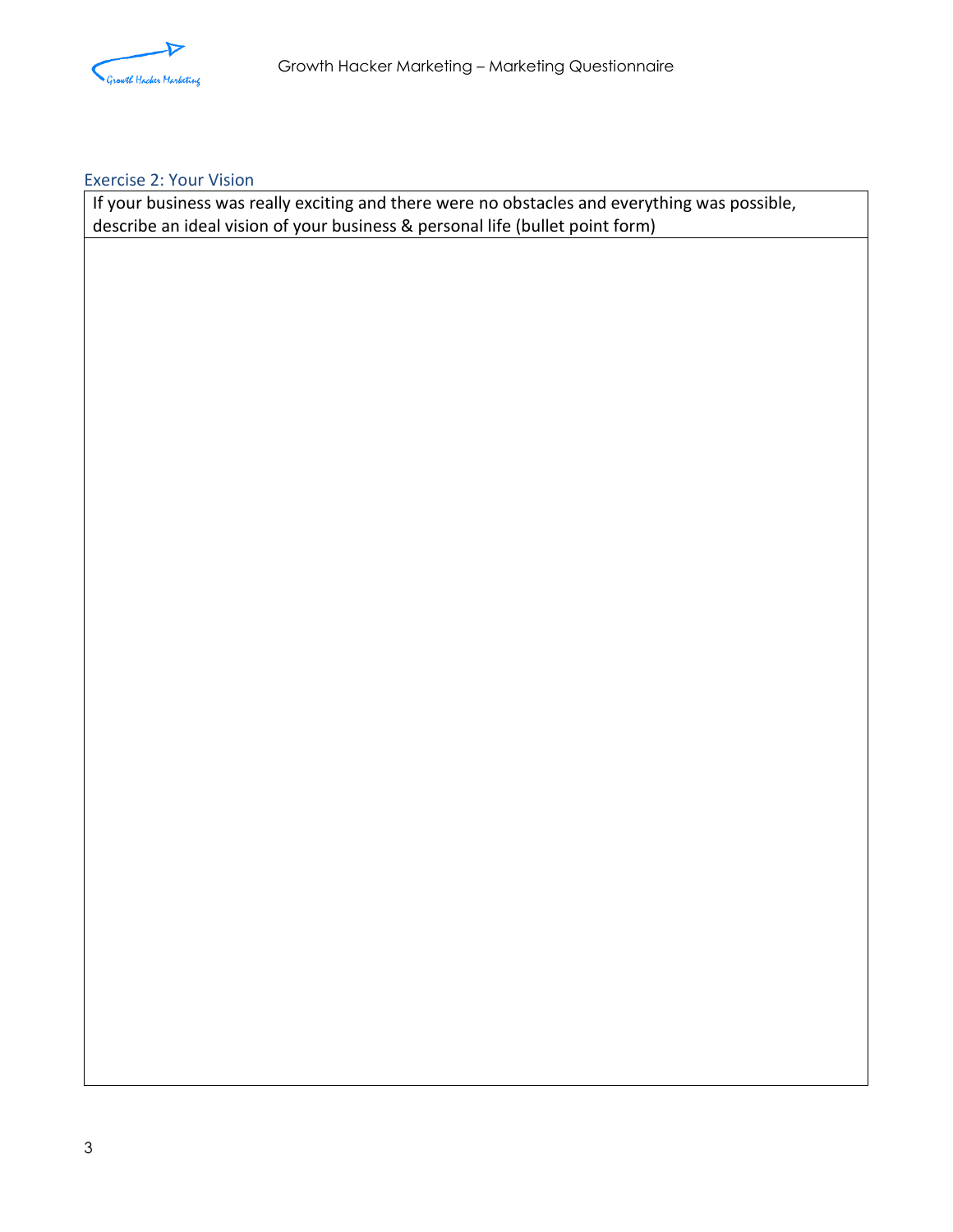

## Exercise 3: Confidential Questionnaire

How do you describe your business to prospects?

How is your business different and better than your competitors?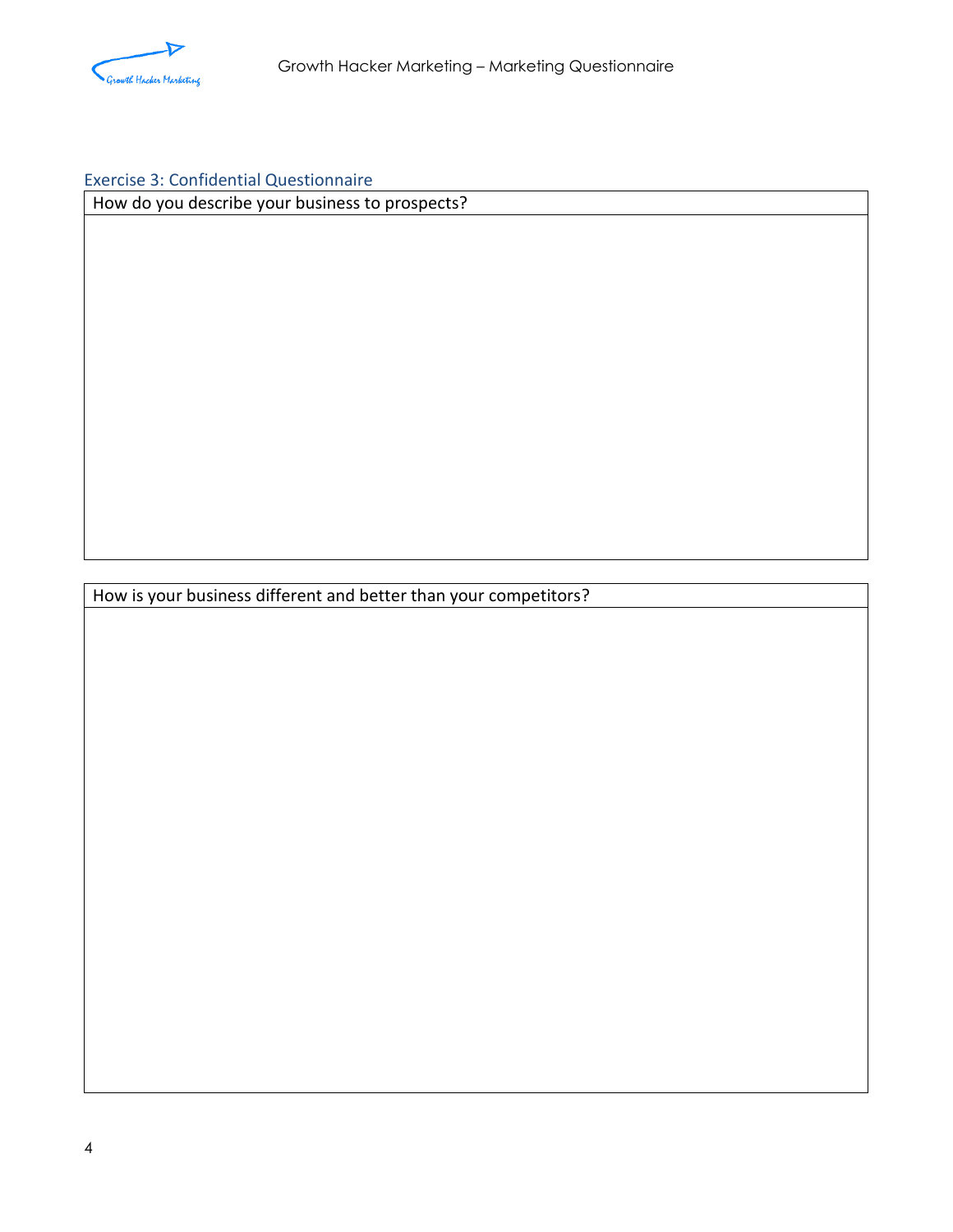

What are you doing to make customers think of you first?

Please describe your ideal customer.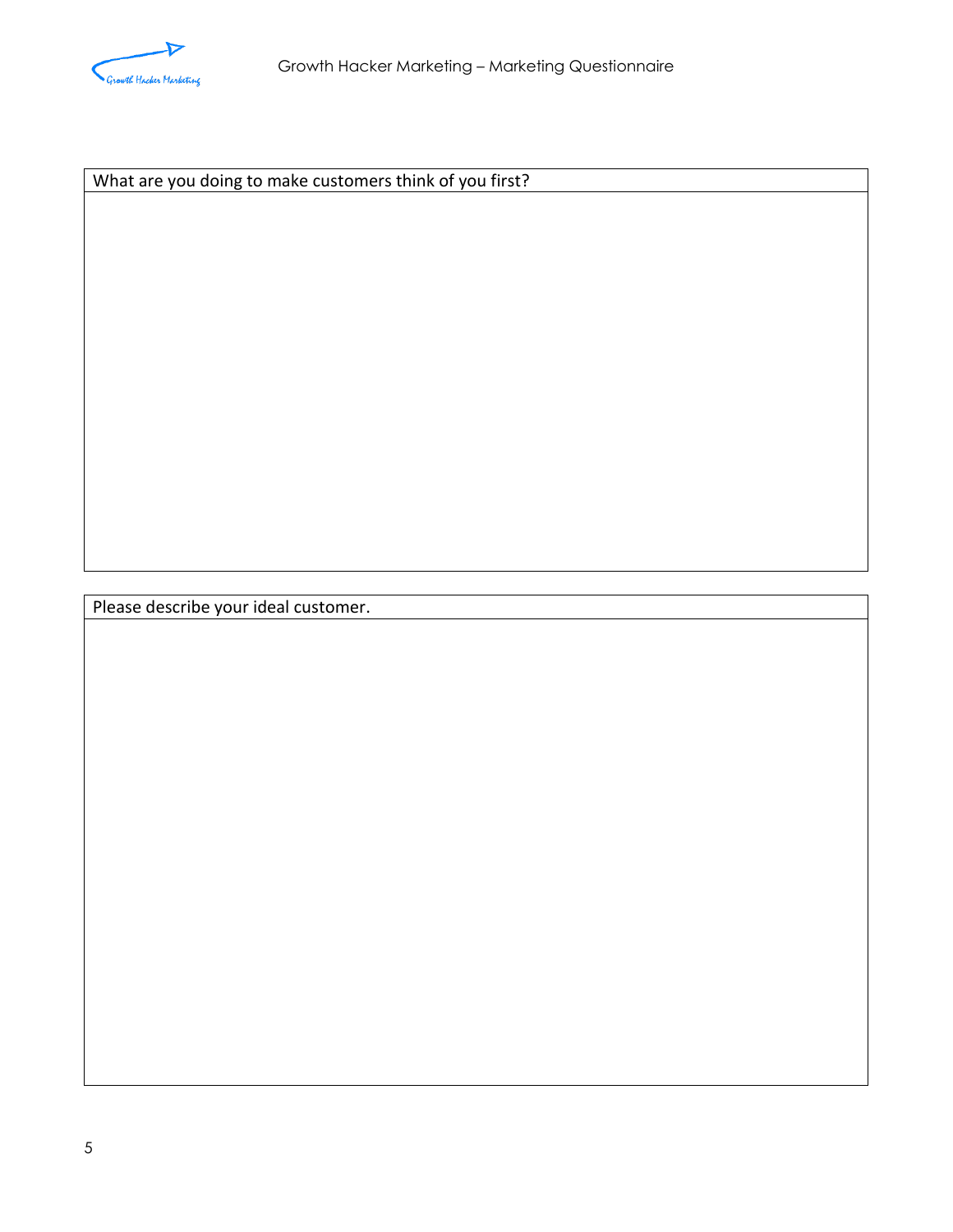

What is the major problem you help your best customer solve?

What are three clear benefits you provide your customer.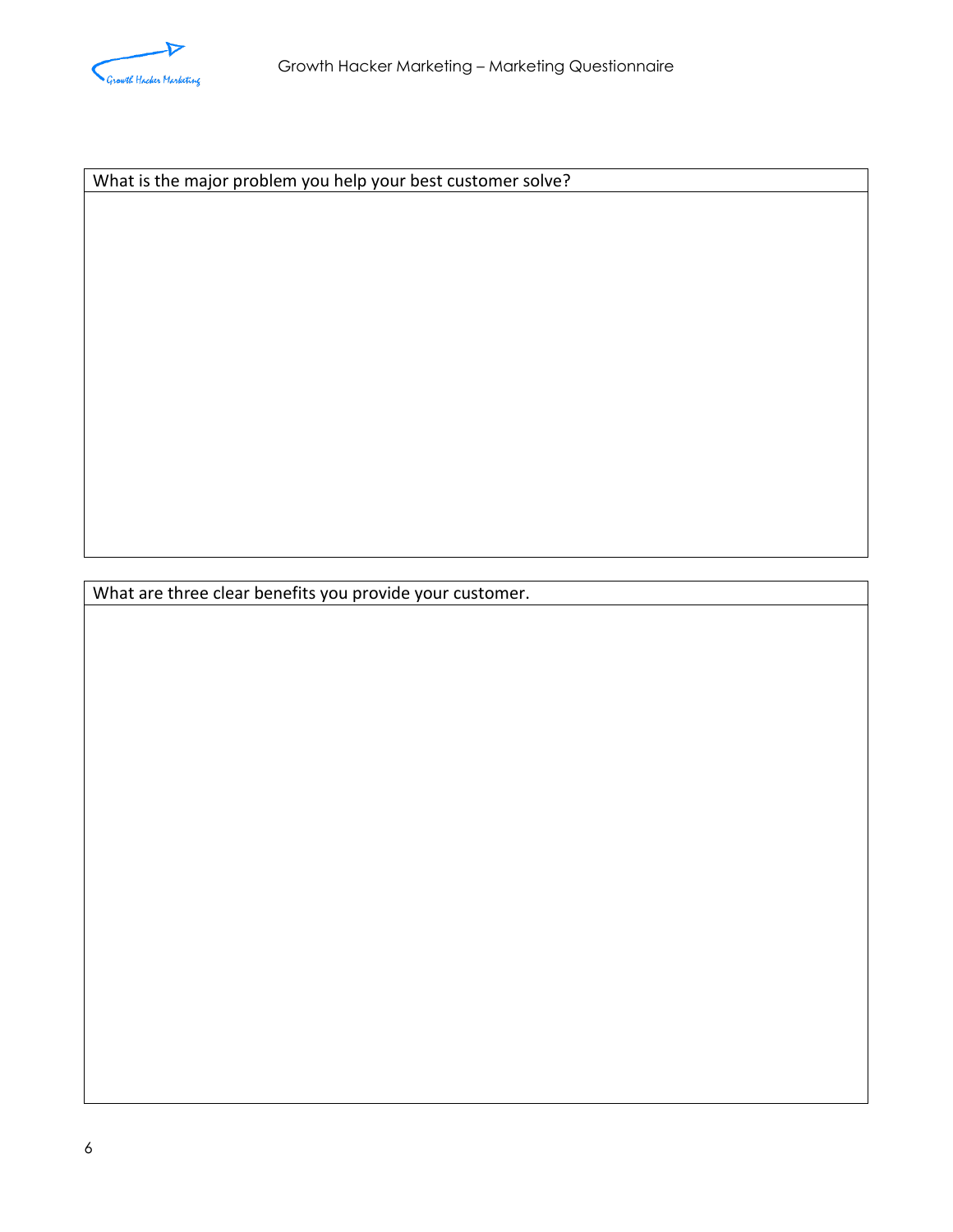

What other products or services could you offer your best customers?

What are three changes you could make to take your business to the next level?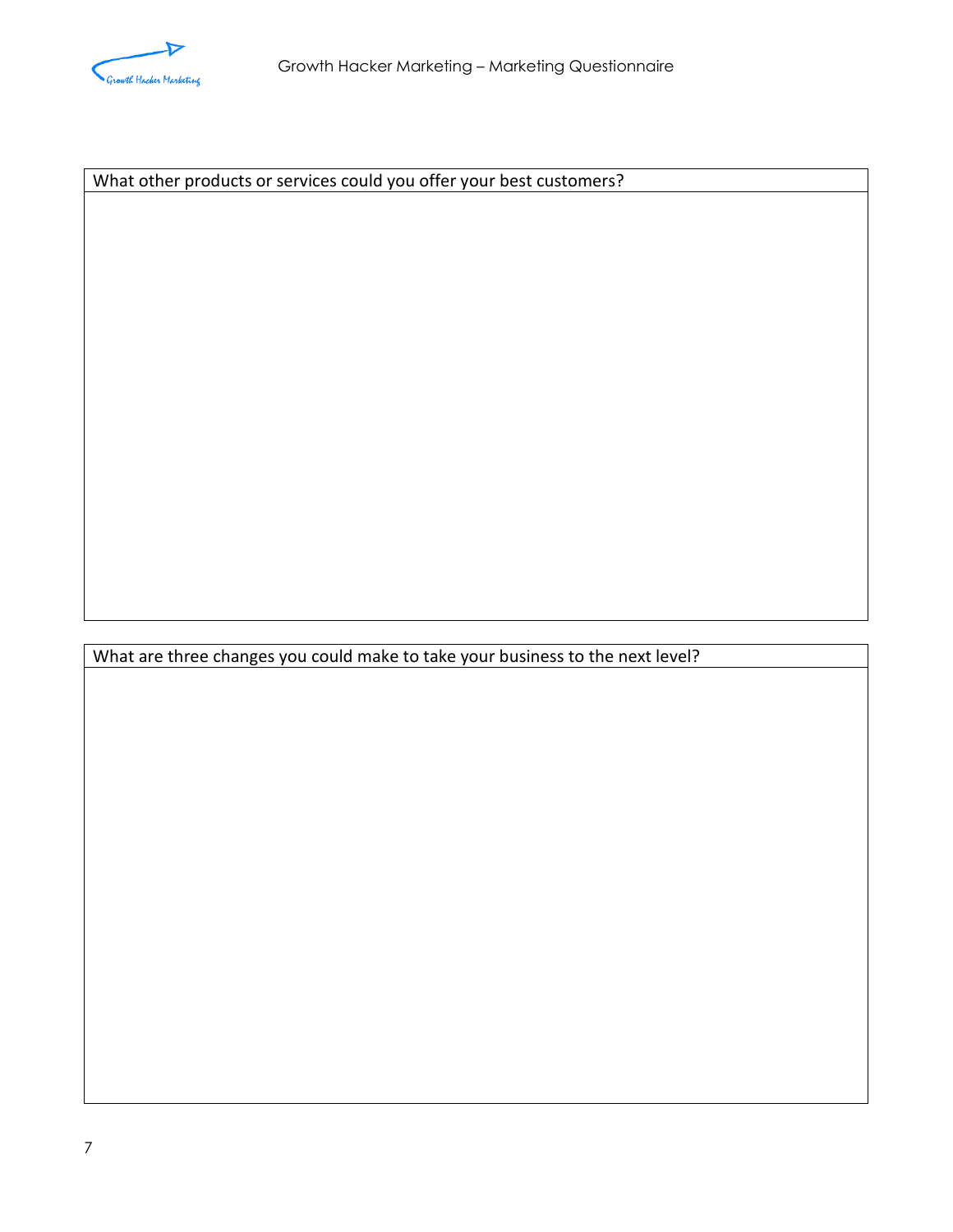

What is the one thing you need to do to take your business to the next level?

What are you doing to build trust with your prospects?